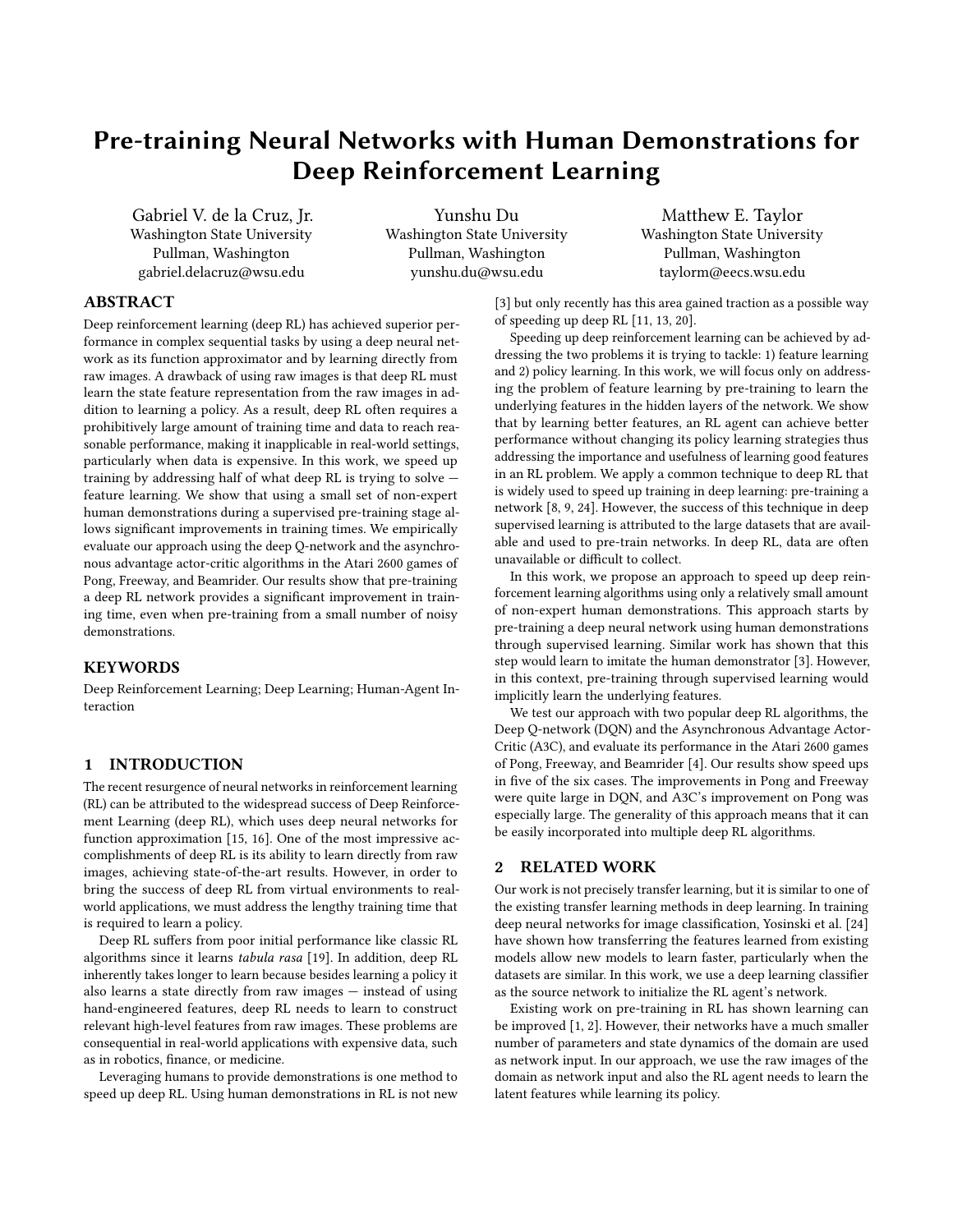Our approach of using supervised learning for pre-training is also similar in spirit to that of Anderson et al. [\[2\]](#page-7-12). They pre-train by learning to predict the state dynamics. We instead pre-train by using the game's image frames from the human demo as training data, which are individually labeled by the action taken by the human demonstrator. This setup is similar to how one could derive a policy when learning from demonstration [\[3\]](#page-7-3).

Another approach to pre-training is to learn the latent features using unsupervised learning through Deep Belief Networks [\[1\]](#page-7-11). Although this pre-training approach differs — it falls under a different machine learning paradigm  $-$  its goals are similar to our approach in that pre-trained networks learn better than randomly initialized networks.

There are more recent works that leverage humans in deep RL. Christiano et al. [\[7\]](#page-7-13) use human feedback to learn a reward function. Hester et al. [\[11\]](#page-7-4) similarly pre-train the network with human demonstrations in DQN. However, their pre-training combines the large margin supervised loss and the temporal difference loss, which tries to closely imitate the demonstrator. Our work differs in that only the cross-entropy loss is used and we focus on the implicitly learned features.

The work of Silver et al. [\[18\]](#page-7-14) trained human demonstrations in supervised learning and used the supervised learner's network to initialize RL's policy network. They tested this approach in a single domain and a huge amount of expert demonstration data was used to train the supervised learner. Our work will be the first to provide a comparative analysis as to how this approach impacts deep RL algorithms and how well this approach can complement existing deep RL algorithms when human demonstrations are available. Silver et al. [\[18\]](#page-7-14) also focus on optimizing the policy learned from humans, while our paper focuses on learning the underlying features. Our work shows that: 1) using only a small set of demonstration data is sufficient enough to gain performance improvements, and 2) a supervised learner can still learn important latent features even when demonstrated human data is from non-experts.

## 3 BACKGROUND: DEEP REINFORCEMENT LEARNING

An RL problem is typically modeled using a Markov decision process, represented by a 5-tuple  $\langle S, A, P, R, \gamma \rangle$ . An RL agent explores an unknown environment by taking an action  $a \in A$ . Each action leads the agent to a state  $s \in S$ . A reward  $r \sim R(s, a, s')$  is given<br>based on the action the agent took and the next state s' it reaches based on the action the agent took and the next state s' it reaches.<br>The goal of an EI agent is to learn to maximize the expected re-The goal of an RL agent is to learn to maximize the expected return value  $R_t = \sum_{k=0}^{\infty} \gamma^k r_{t+k}$  for each state at time t. The discount factor  $\gamma \in (0, 1]$  determines the relative importance of future and<br>immediate rewards immediate rewards.

### 3.1 Deep Q-network

The first successful deep RL method, deep Q-network (DQN), learns to play 49 Atari games directly from screen pixels by combining Q-learning with a deep convolutional neural network [\[16\]](#page-7-1). In shallow Q-learning, an agent learns a state-action value function  $\frac{d}{dx}$  (sounted reward determined by performing action a in state s<br>and there the performing optimally [23]. The optimal policy  $\pi^*$ <sup>\*</sup>(s, a) =  $\mathbb{E}_{S'}[r + \gamma \max_{a'} Q^*(s', a') | s, a]$ , which is the expected is counted reward determined by performing action a in state s and thereafter performing optimally [\[23\]](#page-7-15). The optimal policy  $\pi^*$ 

can be deduced by following actions that have the maximum Q value,  $\pi^* = \argmax_a Q^*(s, a)$ .<br>Directly computing the O

Directly computing the Q value is not feasible when the state space is large or continuous (e.g., in Atari games). The DQN algorithm uses a convolutional neural network as a function approximator to estimate the Q function  $Q(s, a; \theta) \approx Q^*(s, a)$ , where  $\theta$  is the network's weight parameters. For each iteration i, DON is trained network's weight parameters. For each iteration i, DQN is trained to minimize the mean-squared error (MSE) between the Q-network and its target  $y = r + \gamma max_{a'} Q(s', a'; \theta_i^-)$ , where  $\theta_i^-$  is the weight parameters for the target network that was generated from previous iterations. All rewards are clipped to 1 when positive, -1 when negative, and 0 when unchanged. The loss function at iteration *i* can be expressed as  $L_i(\theta_i) = \mathbb{E}_{s,a,r,s'}[(y - Q(s, a; \theta_i))^2]$ , where  $\{s, a, r, s'\}$  are state-action samples drawn from experience replay<br>memory with a minibatch of size 32. The use of a target network memory with a minibatch of size 32. The use of a target network, reward clipping, and an experience replay memory are essential to stabilize learning. In addition, the  $\epsilon$ -greedy policy is used by the agent to obtain sufficient exploration of the state space.

#### 3.2 Asynchronous Advantage Actor-critic

There are a few drawbacks of using experience replay memory in the DQN algorithm. First, storing all experiences is space-consuming and could slow down learning. Second, using replay memory limits DQN to off-policy algorithms. The asynchronous advantage actorcritic (A3C) algorithm was proposed to overcome these problems [\[15\]](#page-7-0).

A3C combines the actor-critic algorithm with deep RL. It differs from value-based algorithms (e.g., Q-learning) where only a value function is learned — an actor-critic algorithm is policy-based and maintains both a policy function  $\pi(a_t|s_t;\theta)$  and a value function  $V(s;\theta)$  [19]. The policy function is called the actor which tion  $V(s_t; \theta_v)$  [\[19\]](#page-7-2). The policy function is called the actor, which takes actions based on the current policy  $\pi$ . The value function is takes actions based on the current policy  $\pi$ . The value function is called the critic, which serves as a baseline to evaluate the quality of the action by returning the state value  $V^{\pi}(s_t; \theta_t)$  for the current state under policy  $\pi$ . The policy is directly parametercurrent state under policy  $\pi$ . The policy is directly parameterized and improved via policy-gradient. To reduce the variance in policy gradient, an advantage function is used and calculated as  $A(a_t, s_t; \theta, \theta_v) = \sum_{i=0}^{k-1} \gamma^i t_{t+i} + \gamma^k V(s_{t+k}; \theta_v) - V(s_t; \theta_v)$  at time  $\Delta(u_t, s_t, v, v_v) = \Delta_{i=0} \gamma u_{t+i} + \gamma v_{s+t,k} v_v$  =  $v_{s,t} v_v$  at time<br>step t for action  $a_t$  at state  $s_t$ , where k is upper-bounded by n, the number of steps used for n-step return update. The loss function for A3C is  $L(\theta) = \nabla_{\theta} \log \pi(a_t | s_t; \theta) A(a_t, s_t; \theta, \theta_v)$ .<br>In A3C k actor-learners are running in parallel

In A3C, k actor-learners are running in parallel with their own copies of the environment and the parameters for the policy and value function. This enables exploration of different parts of the environment and therefore observations will not be correlated. This mimics the function of experience replay memory in DQN while being more efficient in space and training time. Each actorlearner performs a parameter update every  $t_{max}$  actions, or when a terminal state is reached — this is similar to using mini-batches, as is done in DQN. Updates are synchronized to a master learner that maintains a central policy and value function, which will be the final policy upon the completion of training.

#### 4 PRE-TRAINING NETWORKS FOR DEEP RL

Deep reinforcement learning can be divided into two sub-tasks: feature learning and policy learning. Deep RL in itself has already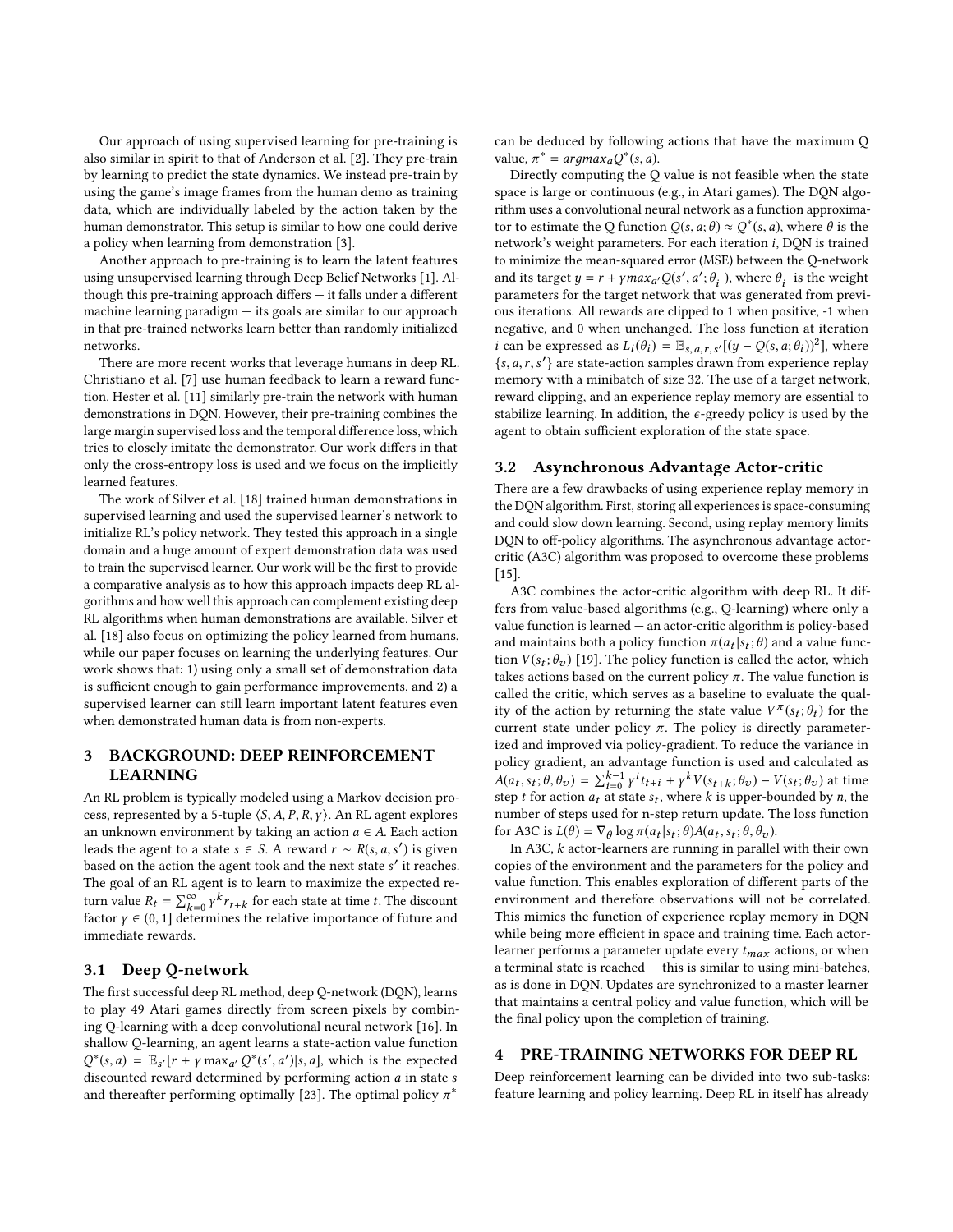succeeded in learning both tasks simultaneously. However, learning both tasks also makes learning in deep RL very slow. We believe that by addressing the feature learning task, deep RL agents can better focus on learning the policy. We learn the features by pre-training the network using human demonstrations from non-experts. We assume here that humans provide correct labels through actions demonstrated while playing the game. We will refer to our approach as the pre-trained model.

We first apply the pre-trained model approach in DQN and refer to it as the pre-trained model for DQN (PMfDQN). In PMfDQN, we train a multiclass-classification deep neural network with a softmax cross entropy loss function. The loss is minimized using the Adam optimizer [\[12\]](#page-7-16) with the following hyperparameters: step size  $\alpha = 0.0001$ , stability constant  $\epsilon = 0.001$ , and Tensorflow's default exponential decay rates β. The network architecture for the classification follows the same structure of the hidden layers of DQN, which has three convolutional layers (conv1–conv3) and one fully connected layer (fc1) [\[16\]](#page-7-1). The classifier's output layer has a single output for each valid action and is trained using the cross-entropy loss instead of the TD loss. The learned weights and biases from the classification model's hidden layers are used to initialize the DQN network, instead of random initialization. When using all layers of the pre-trained model (including the output layer), normalization of the parameters of the output layer was necessary to achieve a positive result. To normalize the output layer, we keep track of the maximum value of the output layer during training, which is used as a divisor to all the weights and biases during initialization with the pre-trained model. Without normalization, the values of the output layer tend to explode. We also load the human demonstrations in the replay memory, thus removing the need for DQN to take uniform random actions for 50,000 frames to initially populate the replay memory [\[16\]](#page-7-1).

The pre-trained model method can also be applied in A3C, which we will refer to as the pre-trained model for A3C (PMfA3C). In PMfA3C, we pre-train the multiclass-classifier using the same hyperparameters and optimization method as mentioned in PMfDQN while experimenting with two different network structures. The first network uses a structure with three convolutional layers (conv1– conv3) and one fully connected layer (fc1), but without the long short-term memory (LSTM) cells [\[17\]](#page-7-17). The output layer is the same as in PMfDQN. The second network is inspired by one-vs. all multiclass-classification and multitask learning [\[6\]](#page-7-18). It differs from the first network as it uses multiple heads of output layers where each class or action has its own output layer. Each individual output layer becomes a one-vs.-all classification. During each training iteration, a uniform probability distribution is used to select which output layer to train. In each iteration, gradients are backpropagated to the shared hidden layers of the network. In both multiclass networks, only the hidden layers are used to initialize A3C's network.

Since DQN uses experience replay memory [\[14\]](#page-7-19), it is also possible to pre-train just by loading the human demonstrations in the replay memory. We refer to this experiment as pre-training in DQN (PiDQN). While somewhat naive, this is still an interesting method as it allows the DQN agent to learn both the features and policy without any interaction with the actual Atari environment. However, this pre-training method does not generalize to A3C and/or

other deep RL algorithms that do not use a replay memory. We would like to address this in future work by applying this naive approach to an alternative version of A3C that uses a replay memory [\[21\]](#page-7-20).

Lastly, we conducted additional experiments in DQN that combines PMfDQN and PiDQN, with the goal of exploring whether a combined approach would achieve a greater performance in DQN.

## 5 EXPERIMENTAL DESIGN

We test our approach in three Atari games: Pong, Freeway, and Beamrider, as shown in Figure [1.](#page-2-0) The games have 6, 3, and 9 actions, respectively. We use OpenAI Gym's deterministic version of the Atari 2600 environment with an action repeat of four [\[5\]](#page-7-21).

<span id="page-2-0"></span>

Figure 1: Atari 2600 game screenshot of Pong, Freeway and Beamrider, from left to right.

We use the same network architecture and hyperparameters for DQN as was done in the original work [\[16\]](#page-7-1). For the LSTM-variant of A3C, we follow the work of Sharma et al. [\[17\]](#page-7-17) as their work closely replicates the results of the original A3C algorithm [\[15\]](#page-7-0). However, note that there are two key differences from the original A3C work. First, while using the same network architecture with three convolutional layers, the fully connected layer was modified to have 256 units (instead of 512) to connect with the 256 LSTM cells that followed. Second, we use  $t_{max} = 20$  instead of  $t_{max} = 5$ . We use 16 actor-learner threads for all A3C experiments.

In both DQN and A3C, we use the four most recent game frames as input to the network where each frame is pre-processed. We also use the same evaluation technique for both DQN and A3C such that the average reward over 125,000 steps was recorded. In addition, DQN is evaluated using a  $\epsilon$ -greedy action selection method, where  $\epsilon$  = .05. In A3C, it is evaluated as a stochastic policy where it uses the output policy as action probabilities.

## 5.1 Collection of Human Demonstration

We are using OpenAI Gym's keyboard interface to allow a human demonstrator to interact with the Atari environment. The demonstrator is provided with game rules and a set of valid actions with their corresponding keyboard keys for each game. The action repeat is set to one to provide smoother transitions of the games during human play, whereas the action repeat is set to four during training [\[15,](#page-7-0) [16\]](#page-7-1). During the demonstration, we collect every fourth frame of the game, saving the game state using the game's image, action taken, reward received, and if the game's current state is a terminal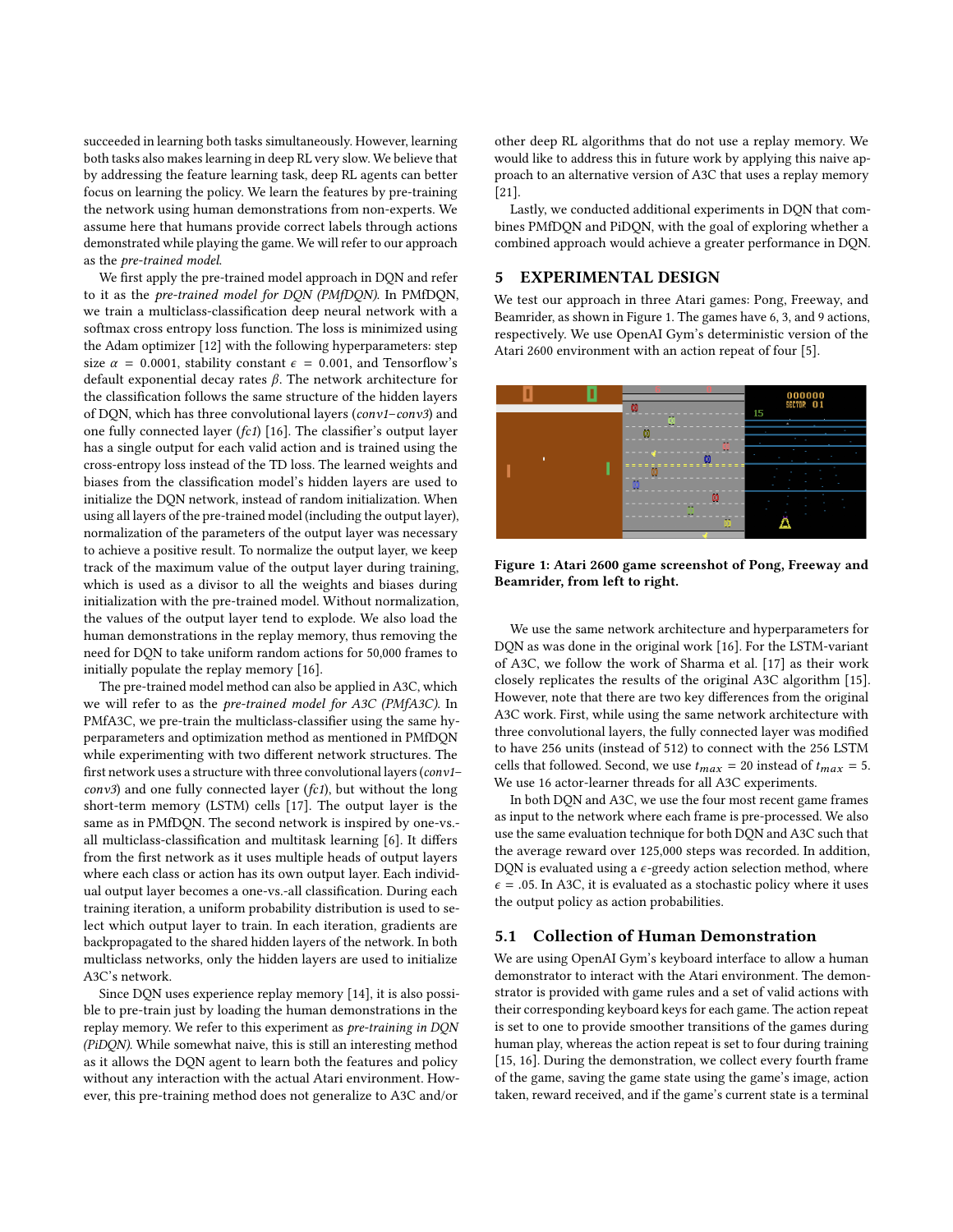#### Table 1: Summary of pre-training experiments.

| Method                           | Summary                                                                                   |  |  |
|----------------------------------|-------------------------------------------------------------------------------------------|--|--|
| PiDQN                            | pre-train in DON for 150,000 iterations, batch size of 32                                 |  |  |
| PMfDON                           | initialize DQN with pre-trained model, pre-train for 150,000 iterations, batch size of 32 |  |  |
| PMfDON+PiDON                     | initialize DQN with pre-trained model and continue to pre-train in DQN                    |  |  |
| PMfDQN+PiDQN ( $\epsilon$ = 0.1) | low initial exploration rate                                                              |  |  |
| PMfDQN (random demo)             | pre-train model with random demonstrations                                                |  |  |
| PMfDQN (no fc2)                  | initialize with pre-trained model excluding output layer                                  |  |  |
| PMfA3C                           | initialize A3C with pre-trained model, pre-train for 150,000 iterations, batch size 32    |  |  |
| PMfA3C (1-vs-all)                | pre-train model using one-vs-all multi-class classification, longer pre-training          |  |  |
| PMfA3C (1-vs-all, 1-demo)        | pre-train model using only one out of the five demonstrated game play                     |  |  |

#### <span id="page-3-0"></span>Table 2: Human demonstration over five plays per game.

| Game      | Worst Score |       | Best Score   # of Frames |
|-----------|-------------|-------|--------------------------|
| Beamrider | 2.160       | 3.406 | 11.205                   |
| Freeway   | 28          | 31    | 10.241                   |
| Pong      | $-10$       |       | 11.265                   |

state. The format of the stored data follows the structure of the experience replay memory used in DQN.

The non-expert human demonstrator plays five rounds for each game. Each round has a maximum of five minutes of playing time. The demonstration ends when the game reaches the time limit or when game terminates — whichever comes first. Table [2](#page-3-0) provides a breakdown of human demonstration size for each game and the human performance level.

#### 6 RESULTS

This section presents and discusses results from pre-training deep RL's network for DQN and A3C.

#### 6.1 DQN

Using PMfDQN, we trained one multiclass-classification network for each Atari game with the human demonstration dataset. Each training run was conducted using a batch size of 32 for 150,000 training iterations. The number of training iterations was determined to be the shortest number of iterations where the training loss for all games converges approximately to zero. The trained classifiers provided us the pre-trained models which were then used to initialize DQN's network weights and biases. Figure [2](#page-4-0) shows the results that PMfDQN speeds up training in all three Atari games. We also tested PiDQN with the same number of pre-training iterations as in PMfDQN. PiDQN for Beamrider has shown some performance improvement with an average total reward of 5,120 compared to DQN's average total reward of 4,894. However, PiDQN in Pong and Freeway either follows a similar learning trajectory as DQN or slightly worse. Our experiments show although naive pre-training could provide speedups under some cases, supervised pre-training is the essential component when using demonstrations.

To see if we can further improve DQN through pre-training, we used PMfDQN followed by PiDQN with 150,000 pre-training iterations each. Figure [2](#page-4-0) shows the result for the combined method (PMfDQN+PiDQN). This method showed a slight improvement in playing Freeway but less improvement in Pong and Beamrider when compared to only using PMfDQN. We found these results surprising since we hypothesized that more improvement should be expected with more pre-training. One possible reason for this could be due to the high initial exploration rate  $\epsilon = 1$  in DQN at the beginning of training. Under this setting, the agent would be taking entirely random actions until the value of  $\epsilon$  has decayed to a much lower exploration rate. In the original DQN,  $\epsilon$  is decayed over one million steps, resulting in a replay memory with a good amount of experiences executed through random action [\[16\]](#page-7-1). This may have an adverse effect on what has already been learned from the pretraining steps. Therefore, we instead initialized  $\epsilon = 0.1$  when using the PMfDQN+PiDQN combined method. Results for the combined method as shown in Figure [2](#page-4-0) revealed that combining PMfDQN with PiDQN using a low initial exploration rate was comparable to PMfDQN by itself and was even better for Freeway. DQN's high initial exploration rate can be detrimental in costly real-world applications. By using a small amount of human demonstration, we can now minimize exploration without affecting agent's overall learning performance.

To measure improvement for each pre-training method, we computed the average total reward for each trial and compared each pre-training method against the DQN baseline. In PMfDQN, the average total reward was higher than the baseline in all three games, although it was only statistically significant for Pong and Freeway. However, the improvements in both PMfDQN+PiDQN and PMfDQN+PiDQN ( $\epsilon$  = 0.1) were statistically significant in all three games as indicated by t-test with  $p < .05$ .

6.1.1 Ablation Studies. We consider two modifications to PMfDQN to further analyze its performance. In our first ablation study, we replaced human demonstrations with random demonstrations. We were interested in knowing how important it is to use human demonstrations in comparison with using a random agent. We conducted this experiment in Pong and the results in Figure [3](#page-4-1) showed that pre-training with random demonstrations was worse than the DQN baseline. This experiment indicated that there was a need for some level of competency from the demonstrator in order to extract useful features during pre-training. However, even with worse results, our approach appears to still converge to a policy similar to baseline DQN.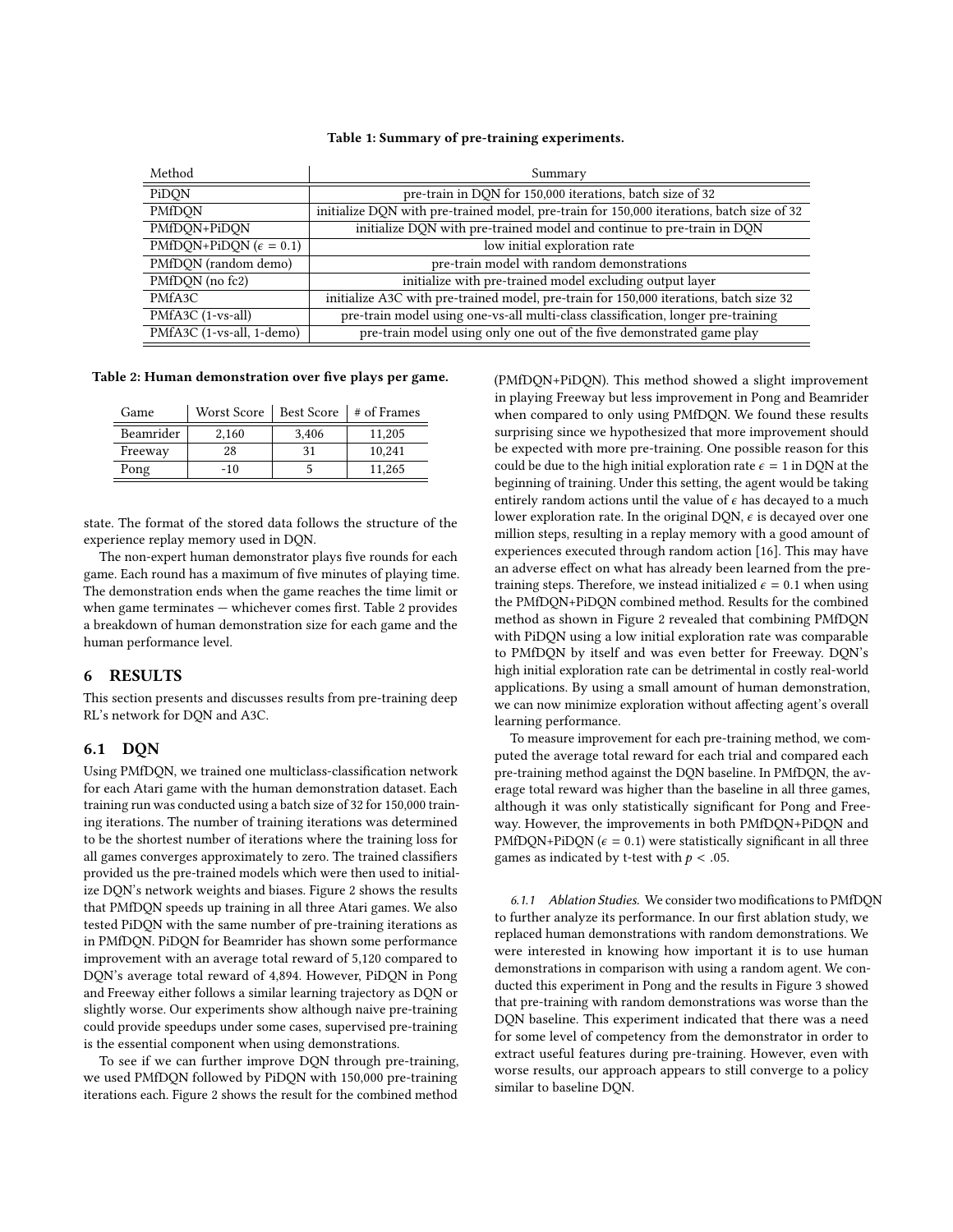<span id="page-4-0"></span>

Figure 2: Performance evaluation of the ablation studies for Pong using DQN. The results are the average testing score over four trials where the shaded regions correspond to the standard deviation.

<span id="page-4-1"></span>

Figure 3: Performance evaluation on the ablation studies for Pong using DQN. The results are the average testing score over four trials where the shaded regions correspond to the standard deviation.

In our second ablation study, we excluded the second fully connected layer (fc2) (i.e., the output layer) when initializing the DQN network with the pre-trained model. This will allow us to know if supervised learning does learn important features, particularly in the hidden layers. Empirically, when excluding the output layer, results in Figure [3](#page-4-1) showed that even though the initial jumpstart was lost, the training time to reach convergence is not different from the time when using all layers. This indicated that it was actually the features in the hidden layers that provided most of the improvement in the training speed. This was not surprising since the output layer of a classifier was trying to learn to predict what action to take given a state without any consideration for maximizing the reward. Additionally, when learning from only a small amount of data where human performance was relatively poor (Table [2\)](#page-3-0), the classifier's policy would be far from optimal.

## 6.2 A3C

Using PMfA3C, we also pre-trained multiclass-classification networks for each Atari game with human demonstrations, similar to what was done in PMfDQN with a batch of 32 for 150,000 training iterations. Since the network for the LSTM-variant of A3C used LSTM cells with two output layers, we only initialize A3C's network with the pre-trained model's hidden layers. In Figure [4,](#page-5-0) results showed improvements in the training time in both Pong and Beamrider, with a much higher improvement in Pong.

However, there was no improvement in Freeway. This was within our expectation since the baseline performance of Freeway was poor in the original A3C work [\[15\]](#page-7-0) (shown in Figure [4](#page-5-0) baseline). We would like to emphasize that our approach focused on learning features without addressing improvements in policy — no improvements in Freeway with our approach were expected. Freeway in A3C needs a better way of exploring states in order to learn a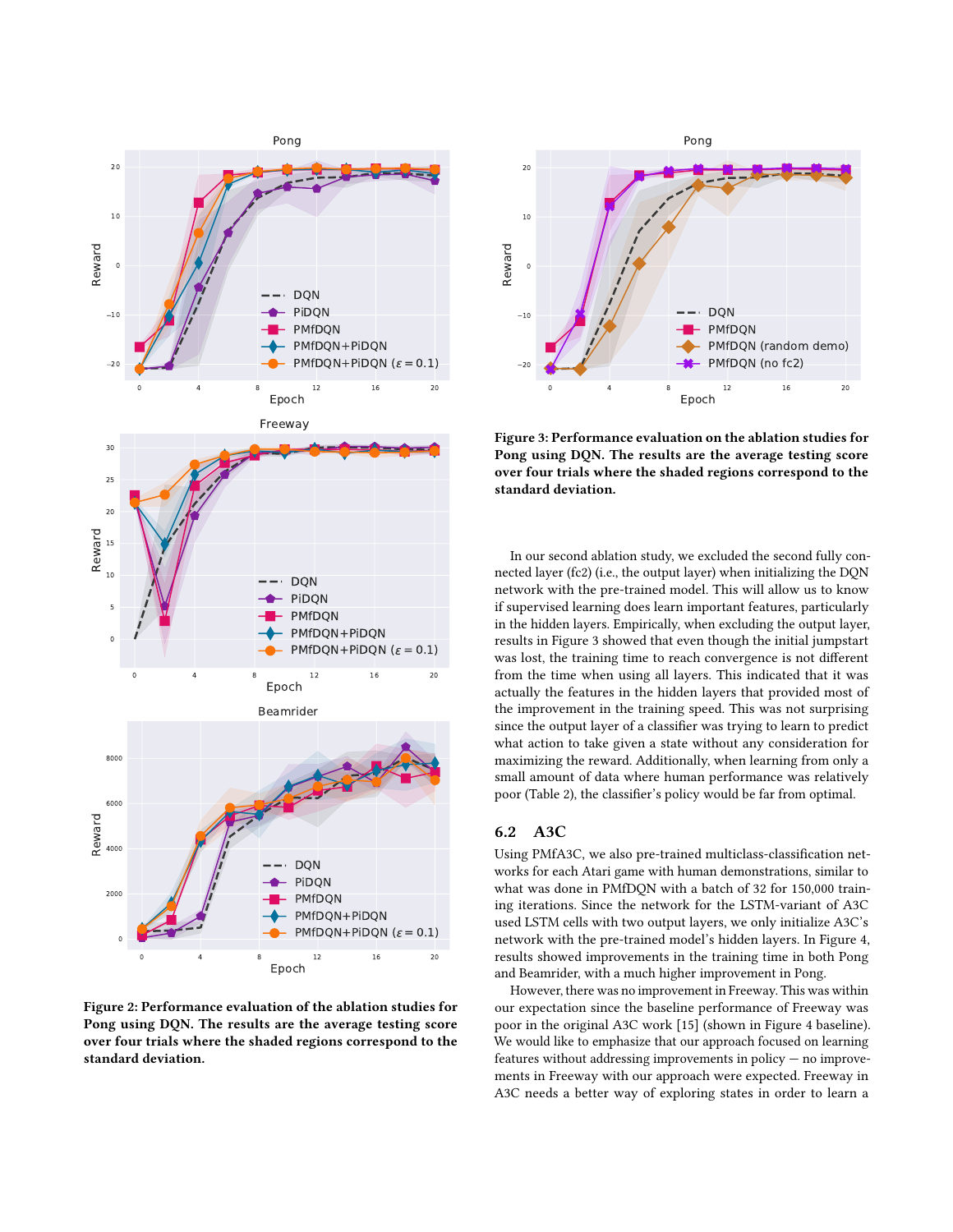<span id="page-5-0"></span>

Figure 4: Performance of baseline and pre-training using A3C. The x-axis is the number of training steps which is also the number of visited game frames among all parallel workers with frame skip. The y-axis is the average testing score over four trials where the shaded regions correspond to the standard deviation. Note that all PMfA3C experiments do not use the output layer from the pre-trained model.

<span id="page-5-1"></span>Table 3: Evaluation of the similarity of features for each hidden layer. The mean squared error (MSE) is computed between the weights from a randomly initialized A3C network (baseline) and the final weights. Similarly, when using a pretrained model as the initial weights.

| MSE (Pong)            |                       | MSE (Beamrider)       |                       |
|-----------------------|-----------------------|-----------------------|-----------------------|
| Baseline              | Pre-train             | Baseline              | Pre-train             |
| $1.03 \times 10^{-2}$ | $3.94 \times 10^{-3}$ | $3.32 \times 10^{-2}$ | $2.53 \times 10^{-2}$ |
| $8.02 \times 10^{-3}$ | $8.00 \times 10^{-4}$ | $8.50 \times 10^{-3}$ | $4.35 \times 10^{-3}$ |
| $7.13 \times 10^{-3}$ | $3.26 \times 10^{-4}$ | $7.11 \times 10^{-3}$ | $2.39 \times 10^{-3}$ |
| $9.57 \times 10^{-4}$ | $7.54 \times 10^{-5}$ | $1.07 \times 10^{-3}$ | $3.29 \times 10^{-4}$ |
|                       |                       |                       |                       |

near-optimal policy for the game. This is something we will try to address in future work.

With strong improvements observed in A3C, can we still gain further improvements if we pre-train our classification network longer? We then tried longer training using the one-vs.-all multiclassclassification network with shared hidden layers. Since each class or action was trained independently, we can now observe the different convergence of the training loss for each class. This allowed us to use the same technique of training until the training loss for all classes was approximately zero. Using the one-vs.-all classification, we pre-trained for 450,000 iterations in Pong and 650,000 iterations in Beamrider. Training longer resulted in a very large improvement in pong and a slight improvement for Beamrider, as shown in Figure [4.](#page-5-0)

The last experiment we conducted was to test whether important features could still be learned even with a much smaller number of demonstrations, in this case, a single round of the game that was only five minutes of demonstration. We used one-vs.-all classification network to pre-train for Pong with only 2,253 game frames with 250,000 training iterations and similarly for Beamrider with 2,232 game frames with 300,000 training iterations. In Figure [4,](#page-5-0) results for both Pong and Beamrider show improvement with only this small number of demonstrations. It was even more remarkable in Beamrider, as results were as good as pre-training with the full set of the human demonstrations.

## 6.3 Additional Analysis

In order to understand what was accomplished with pre-training, we looked closer at the weights of the network layers (i.e., filters) to determine how much pre-trained features contributed to the final features learned. Thus, we further investigated how similar the initial weights  $\hat{\theta}$  of a deep RL network were to its final weights  $\theta$ for each layer after learning a near-optimal policy. We can quantify the similarity by finding the difference between the weights using the mean squared error MSE =  $\frac{1}{n} \sum_{i=1}^{n} (\hat{\theta}_i - \theta_i)^2$ . Smaller MSE ine mean squared error *MSE*  $=$   $\frac{\pi}{n} \sum_{i=1}^{n} (v_i - v_i)$ . Smaller MSE indicates a higher similarity between layers. Table [3](#page-5-1) shows that there was a higher similarity in the pre-training approach compared to random weight initialization. Furthermore, we looked at the visualization of each hidden layer and observed that the weights learned from classification and used as initial values in deep RL's network provided features that were retained even after training in deep RL as shown in Figure [5.](#page-6-0)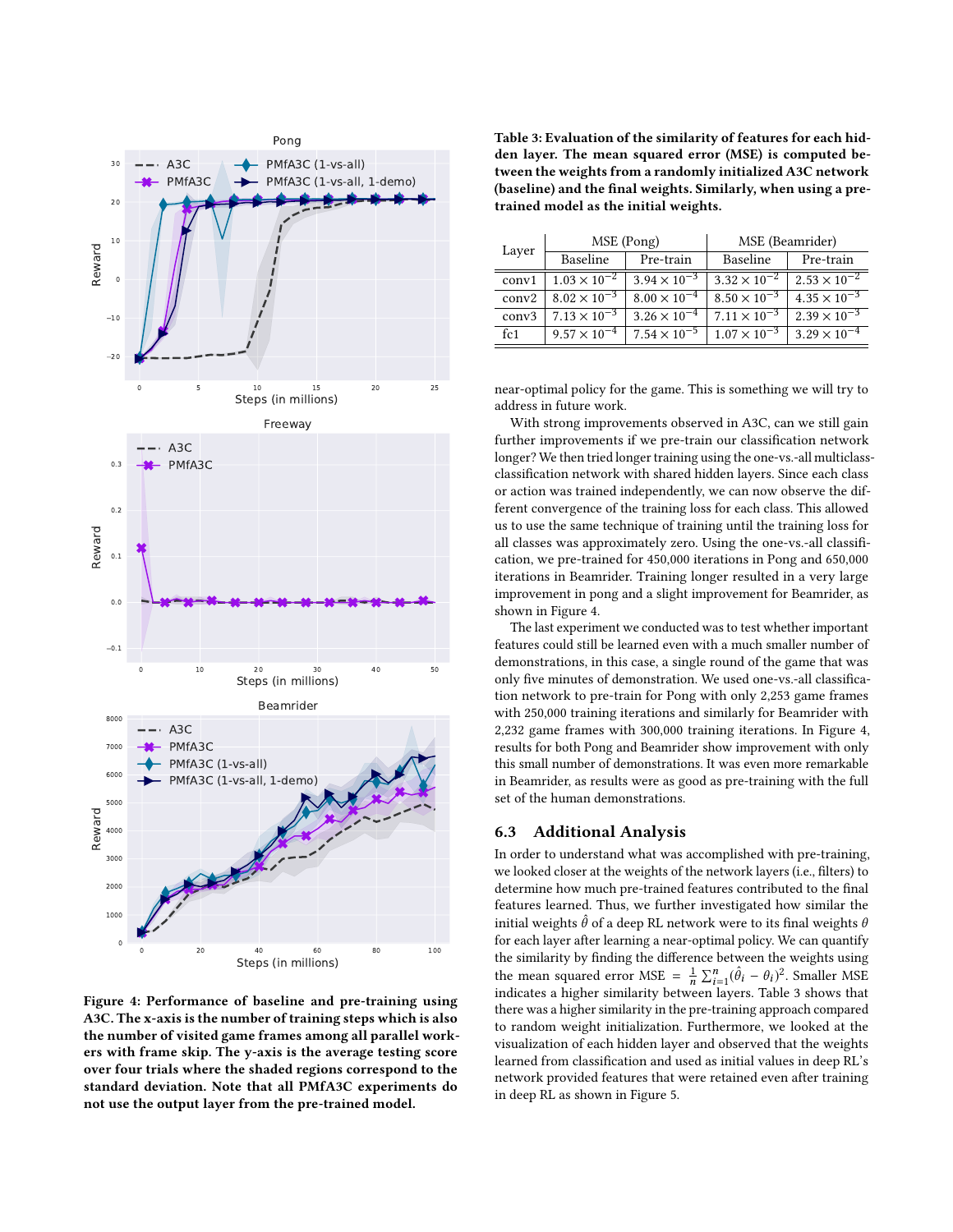<span id="page-6-0"></span>

Figure 5: Visualization of the normalized weights on Pong's first convolutional layer using PMfA3C. The weights (filters) are from a pre-trained classification network trained for 150,000 iterations (left image), and from the final weights after 50 million training steps in A3C (right image). To better illustrate the similarity of the weights, we provided two zoomed-in images of a particular filter from pre-trained conv1 (green box) and final conv1 (blue box).

# 7 DISCUSSION AND CONCLUSION

The pre-training approach worked very well in Pong. This success can be explained by the human demonstration data the classifier was pre-trained with, and the simplicity of Pong environment. Pong's states are highly repetitive when compared to the other game environments that are more dynamic. The Beamrider has the most complex environments among all three games because it has different levels of varying difficulty. Although Freeway's game state is also repetitive, A3C's inability to learn a good policy is a problem that leans more towards policy learning, which is not addressed in our approach.

Human demonstrations are an essential part of the success of our approach. It is important to understand how the demonstrator's performance and the amount of demonstration data affect the benefits of pre-training in future work. Future work will consider using recently released human demonstration datasets for Atari [\[13\]](#page-7-5) and Starcraft II [\[20\]](#page-7-6).

Another issue that needs to be addressed in regards to the human demonstrations is that they suffer from highly imbalanced classes (actions). This is attributed to: 1) sparsity of some actions (e.g., the torpedo action in Beamrider is limited to three uses at each level), 2) actions that are closely related (e.g., in Beamrider, there is a left and right action plus combined actions of left-fire and right-fire a demonstrator would usually just use the native actions of left and right action alone and use the fire action by itself), and 3) games having a default no-operation action.

In a previous study, the authors show that the classifier will learn a policy that tends to bias towards the majority classes when the imbalance problem is not addressed [\[10\]](#page-7-22). It is interesting that the classifier is still able to learn important features without handling this issue. We see this as an interesting future work and hope to explore if better features can be learned by handling the class imbalance problem, therefore, leads to further improvements.

As we investigate further ways to improve our approach, we know there is a limit to how much improvement pre-training can provide without addressing policy learning. In our approach, we have already trained a model with a policy that tries to imitate the human demonstrator thus we can extend this work by using the pre-trained model's policy to provide advice to the agent (e.g., [\[22\]](#page-7-23)).

Overall, learning a policy directly from raw images through deep neural networks is a major factor why learning is slow in deep RL. This paper has demonstrated that our method of initializing deep RL's network with a pre-trained model can significantly speed up learning in deep RL.

## ACKNOWLEDGMENTS

The A3C implementation was a modification of [https://github.com/](https://github.com/miyosuda/async_deep_reinforce) [miyosuda/async\\_deep\\_reinforce.](https://github.com/miyosuda/async_deep_reinforce) The authors would like to thank Sahil Sharma and Kory Matthewson for providing very useful insights on the actor-critic method. We also thank NVidia for donating a graphics card uses in these experiments.